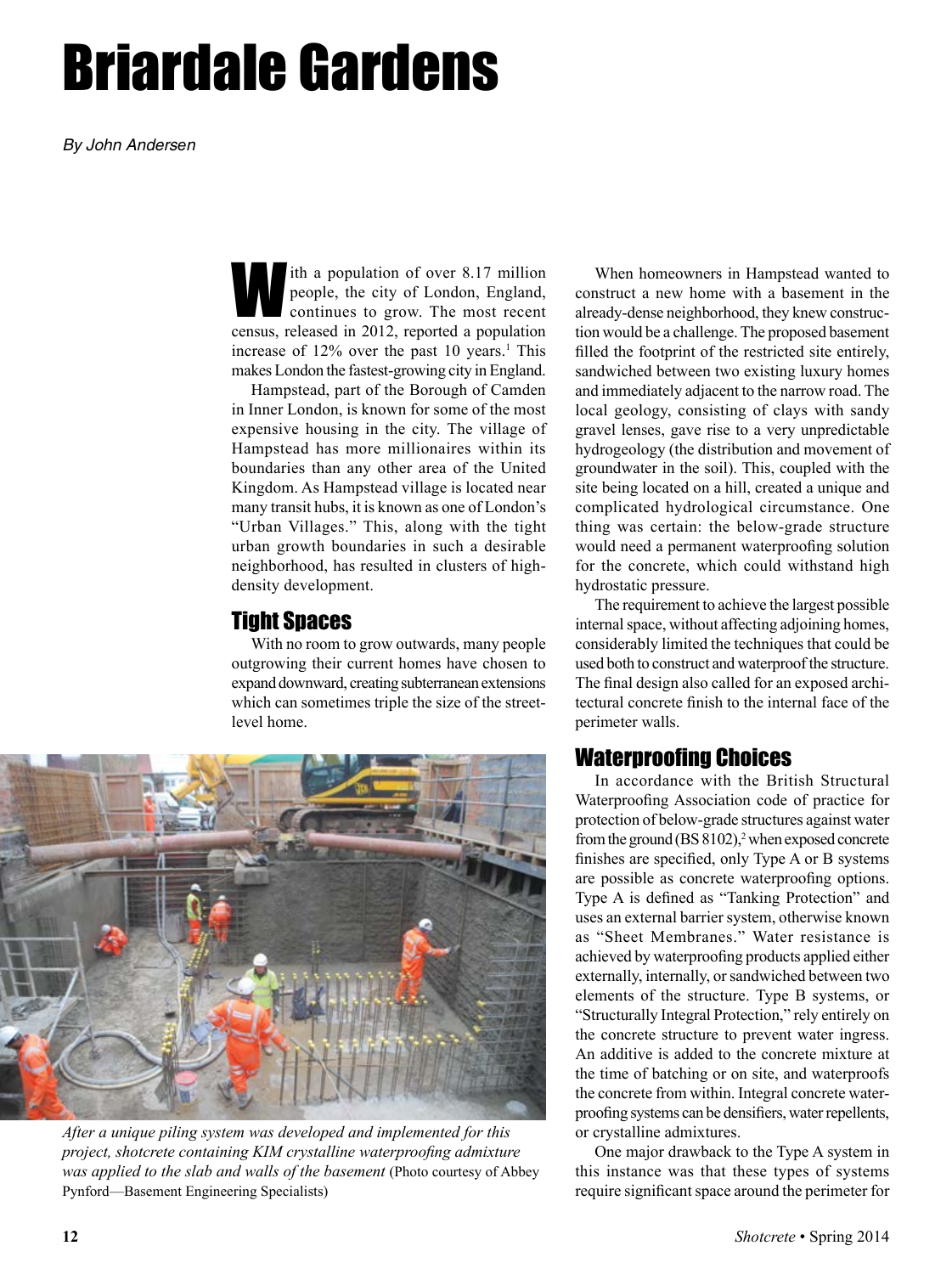installation, so the design would not be able to take full advantage of the property footprint. A Type B solution was ultimately selected for this project. Kryton's Krystol Internal Membrane (KIM), a hydrophilic crystalline concrete waterproofing admixture, was chosen for its workability and quality control. As a product fully meeting the requirements of the American Concrete Institute's (ACI's) standard classification of permeability-reducing admixtures under hydrostatic conditions (PRAHs), KIM was the perfect choice for this type of application.

## A Unique Approach

Abbey Pynford, a company specializing in ground engineering work, was brought on board to execute the tricky basement construction. With 25 years of experience in specialist ground engineering, a new innovative piling design and technique was developed and designed specifically for this job. This technique—combining the process of mini pile installation, using sectional auger bore string with plunged UC structural steel sections—was necessary to ensure that the basement area could be excavated safely. It was critical that this was accomplished without damaging the two bordering properties, but at the same time providing the absolute maximum internal space. The pile was formed by a restricted access rig weighing 1.7 tonnes (3750 lb) drilling into the ground with an auger string to the required depth. A pre-blended micro-concrete mixture was then pumped down the open pile bore whilst the structural steel section was plunged. A shaft of micro concrete was thus formed, reinforced with a structural steel section.

This unique technique enabled the perimeter of the basement to be formed with the piles retaining the adjacent soils. It also enabled the structures with piles to be half the depth and 70% the width of those formed using traditional steel reinforcement.

When it came to deciding on the best method of concrete application to form the internal reinforced concrete lining wall for the installed piles, Abbey Pynford turned to a shotcrete application. Lining the walls with shotcrete carried the benefit of minimizing the joints in the concrete and accelerating production time. Speeding up the wall installation by using shotcrete significantly reduced costs associated with labor and materials that would have been needed to erect formwork for a cast-in-place method.

KIM is known to be very compatible with shotcrete, not only by waterproofing permanently and effectively but also by improving workability. The proprietary admixture effectively makes the shotcrete mixture more plastic and allows creation of a higher-end architectural finish to the concrete



*The integral crystalline waterproofing method also improved the shotcrete mixture's workability and gave the finished product a smoother architectural appearance* (Photo courtesy of Abbey Pynford—Basement Engineering Specialists)



*Using shotcrete and KIM together allowed the basement to be constructed right to the property line without affecting the neighboring homes* (Photo courtesy of Abbey Pynford—Basement Engineering Specialists)

- 1. Kryton's KIM HS, Treatment and External Grout enabled Abbey Pynford to use their existing design without alterations.
- 2. Kryton's KIM HS was perfect for sprayed concrete application to save time and money.
- 3. Private client is very happy with the finish of the concrete and was impressed with the speed of installation.